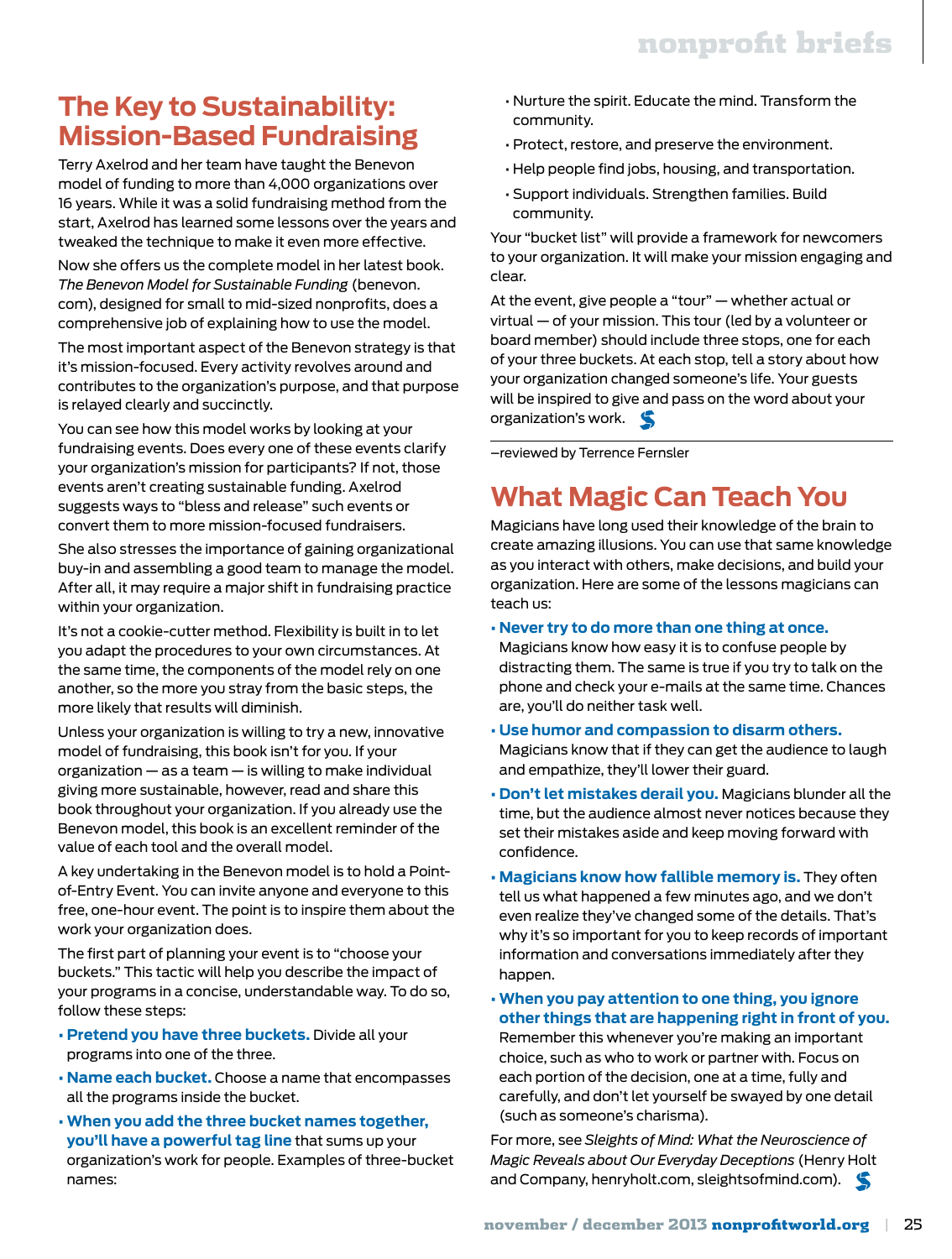## **Is the 80/20 Rule Shifting?**

A new fundraising survey by the Evangelical Child and Family Agency (ECFA, www.ecfa.org/content/surveys) suggests that "moving donors up the giving pyramid" is the main fundraising effort that needs to be fixed, and indicates for the first time that the "80/20 rule" is tilting.

The longstanding "80/20 rule" that 80% of gifts are given by 20% of donors was confirmed by only 23% of respondents (nonprofit CEOs and development officers), while 30% report a 75/25 ratio. This change requires new fundraising strategies to appeal to a broader swathe of donors.

A slight disconnect was noted in data about impact measurement. Almost 72% agreed or strongly agreed their donors are very interested in the impact measurements of their programs, products, and services, yet only 61% communicate these measurements externally.

The most frequent answer to the open-ended question "What area of your fundraising is keeping you up at night?" was donor acquisition. (Several indicated, thankfully, that their concerns don't rise to the level of preventing sleep!) S

### **Practical Ways to Unplug Yourself & Your Workplace**

You can't be at your productive, creative best when you're busy managing technological distractions, as so many of us are. *Hamlet's BlackBerry: A Practical Philosophy for Building a Good Life in the Digital Age* (HarperCollins, harpercollins. com) offers ideas for creating a meaningful life in our overly connected era:

- **Don't assume that the newest tool is the best one for your task.** Sometimes older devices will work better, and playing with old tools can relax the mind and mitigate information overload. Holding a book or magazine in your hand, for instance, has a centering effect you won't find online, on TV, or in an e-book. Writing someone a letter instead of an e-mail connects you in a completely different way. Collaborating with others and forming teams are time-tested tools that outperform any software you can find.
- **Spend some time each day away from all your gadgets.** Take a walk, and leave your smart phone behind. Do something that absorbs you, like gardening, cooking, swimming, or playing an instrument.
- **Pay complete attention to one thing at a time.** Have a one-on-one chat with someone, and really listen.
- **Consider an "Internet sabbath" one day a week** that you turn off all your phones, TVs, computers everything — and enjoy the peace.
- **Institute "quiet time" in the workplace** four hours every week in which e-mail is shut down and phone calls go straight to voice mail.
- **Encourage people at work to talk to one another in person** instead of by e-mail whenever possible.
- **Organize meetings in which you and your colleagues trade tips** about gaining control over technology, simplifying your lives, and homing in on what's really important.

### **Measuring Accountability in Nonprofits**

Even though the importance of accountability is widely acknowledged, nonprofit managers tend to give it short shrift. Explorations into this complex subject are always welcome, and *Acountability and Effectiveness Evaluation in Non-Profit Organizations* (Routledge, routlege.com) is an especially revealing look at the subject.

The authors, James Cutt and Vic Murray, explain how they set out to persuade senior staff in a group of human service organizations about the benefits of developing accountability information. In the process, they learned what was working and what wasn't, and discovered, to their surprise, the political aspects of evaluation.

Their early research led to the creation of logic models with associated outcome measures and methods of evaluation. The Balanced Scorecard is a logic model that they found useful in establishing accountability in nonprofit planning and reporting. They explain the application of the Balanced Scorecard in evaluation. The Canadian government has a widely-used framework for evaluation; the authors adapted this model into a modified Balanced Scorecard approach to better establish accountability. After taking the reader through each step of their research, they conclude with lessons learned along the way.

This explanation of their research is intended primarily for academics and evaluation professionals. Yet, if you can sort through the scholarly language, it can help you clarify what should be evaluated and how to do so to improve your organization.

The book will open your eyes, as it opened the eyes of the authors, to the political frame of evaluation, especially the power dynamics between the evaluator and evaluatee. It's a fascinating, honest look at tools for improving the effectiveness of nonprofit organizations.

–reviewed by Terrence Fernsler

### **How Does Social Networking Impact Your Mission?**

Nonprofits' use of social networking is often still experimental. Measuring the effectiveness of social fundraising is in its infancy. Still, in *Measuring the Networked Nonprofit* (wiley.com), Beth Kanter and Katie Delahaye Paine have come up with thoughtful ways to calculate the impact of social media on mission.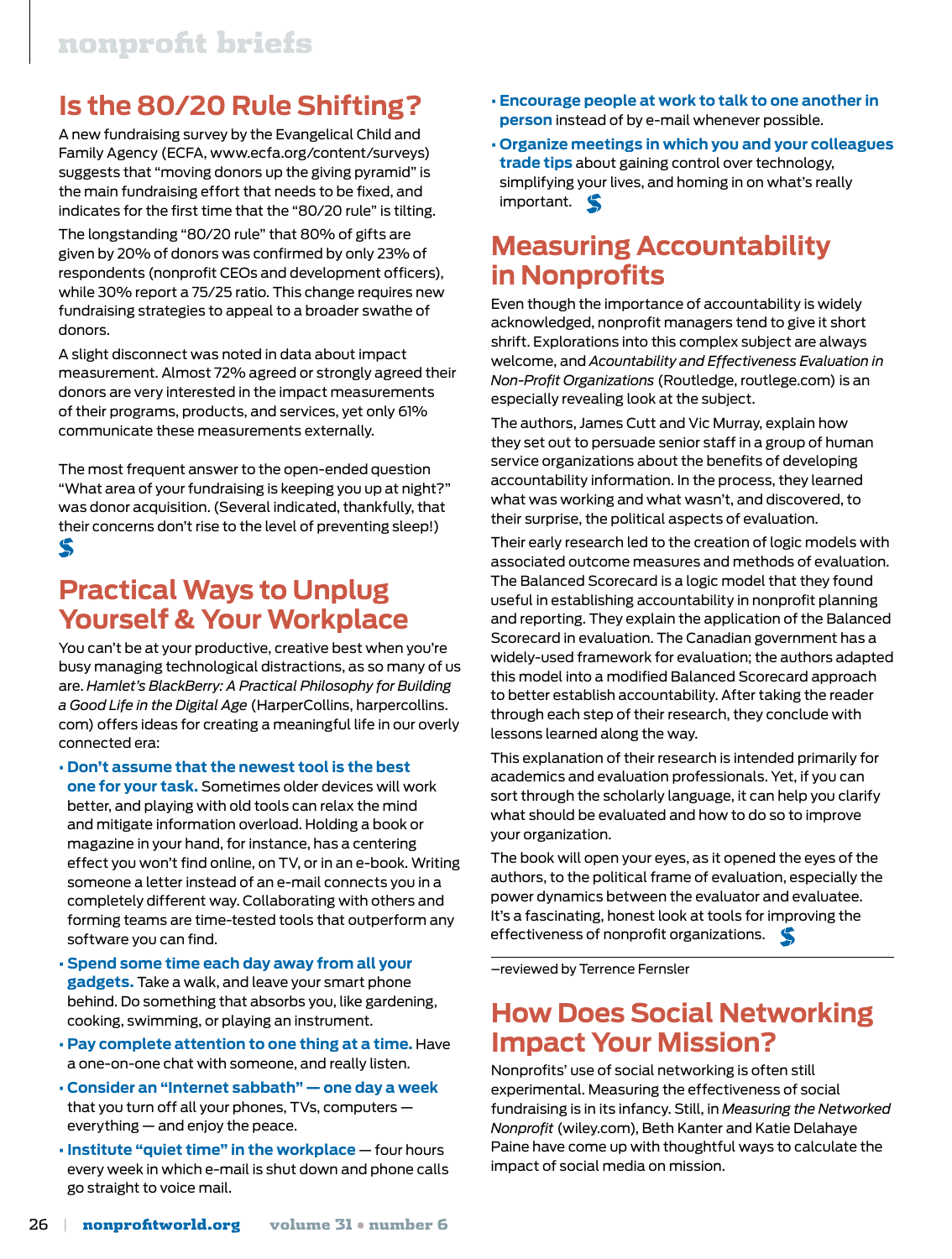Just adding up numbers isn't enough. The right kinds of assessment can help your organization use social networking to change the world intentionally, not just through luck. Connecting with people and building relationships — what social networking is all about — are important tools for social change. This book demonstrates how gauging online relationships — through deepening commitment — affects outcomes offline.

The authors learned from experimenting with measures themselves. They offer simple steps to appraise what matters. Their advice is useful for all types and sizes of organizations, no matter their capabilities and levels of social networking use. Sometimes the lessons learned from measurement will be dramatic, sometimes incremental.

Social networking isn't just a shiny new gadget; with measurement, it becomes an important tool for social change. Assessing results can help you decide which methods to keep pursuing and which to drop. Careful, planned, continuous measurement will help your organization become both more efficient and more effective.

Social fundraising is difficult to measure because it's rarely used alone. It's almost always found in combination with other fundraising activities. To isolate the impact of the social fundraising component:

#### **• Put thought into choosing your metrics.** Social

fundraising drives behavior in many ways. For example, you might calculate the percentage increase in:

- frequency of donations
- number of donors
- size of donations
- number of first-time donors
- time between donations
- number of new volunteers
- size of your network
- cost per donor acquired.
- **Create a tracking system** to follow each of the metrics you choose.
- **Roll out your fundraising campaign in phases** so you can measure various components of success, including social media, at each step along the way.
- Look at as many potential influences as your budget allows.

Social networking shouldn't be viewed as a magic elixir that will solve all your communication issues; it is *one* tool, a tactic that can be used strategically by learning how to measure its effects. There are no better experts to help you do so than the authors of this fine book.

–reviewed by Terrence Fernsler



## **Laughing Together**

Nothing motivates, reassures, and connects people like shared laughter. Use humor like glue to create unbreakable bonds and teams. *Humor 101* (Springer Publishing, springerpub.com) provides insights into why and how laughter works:

- **Humor is interactive and affiliating.** It enhances connections between people in a way nothing else can.
- **Having a sense of humor makes others like you more.** Surveys show that when people simply say they have a sense of humor, others rate them more positively.
- **You don't have to be a jokester or comedian to get people laughing.** Often it's not the person but the situation that's funny. Just notice your surroundings and let people in on the funny stuff that's always going on.
- **Your style of humor is important.** Those who tell formal jokes, especially "negative" jokes that make fun of people, don't usually create positive bonds and may even break ties with people. Even those who ridicule themselves can be viewed negatively, unless they hold very high status in the group. Men who tell jokes at someone else's expense can make women view them as hostile, violent, and cruel. The best humor for knitting people together is the informal the kind that allows everyone to laugh at a situation they all have in common.
- **A sense of humor is one of the traits people want most in their leader.** Positive humor correlates with employee satisfaction (although "negative" humor, especially aggressive jokes that target others, does just the opposite and causes employees to rate such leaders as less capable and effective).
- **During times of change, humor is especially crucial.** It heightens motivation, relieves stress, and builds trust. People are much more willing to follow a transformational leader through the change process when a dash of humor is added to the mix.
- **Take care when writing, e-mailing, phoning, or otherwise connecting with people when you can't see their faces.** The essence of humor is often lost in such communications and can even offend and alienate people.
- **Be wary of using sarcasm and irony, which don't translate well,** especially between people of different cultures, ages, and backgrounds.
- **What's needed more than jokes is a sense of fun and playfulness in the workplace.** People often laugh for no other reason except that they're happy. Just hearing someone chuckle or seeing someone smile is enough to improve people's mood.
- **"The best way to get funny," says author Mitch Earlywine, is to "see that life is funny."** The way to do that is to be in it right now. Then there's no joke to tell. Instead, there's the shared laughter that says, "We're all human, living an amazing, hilarious existence on this crazy earth!"